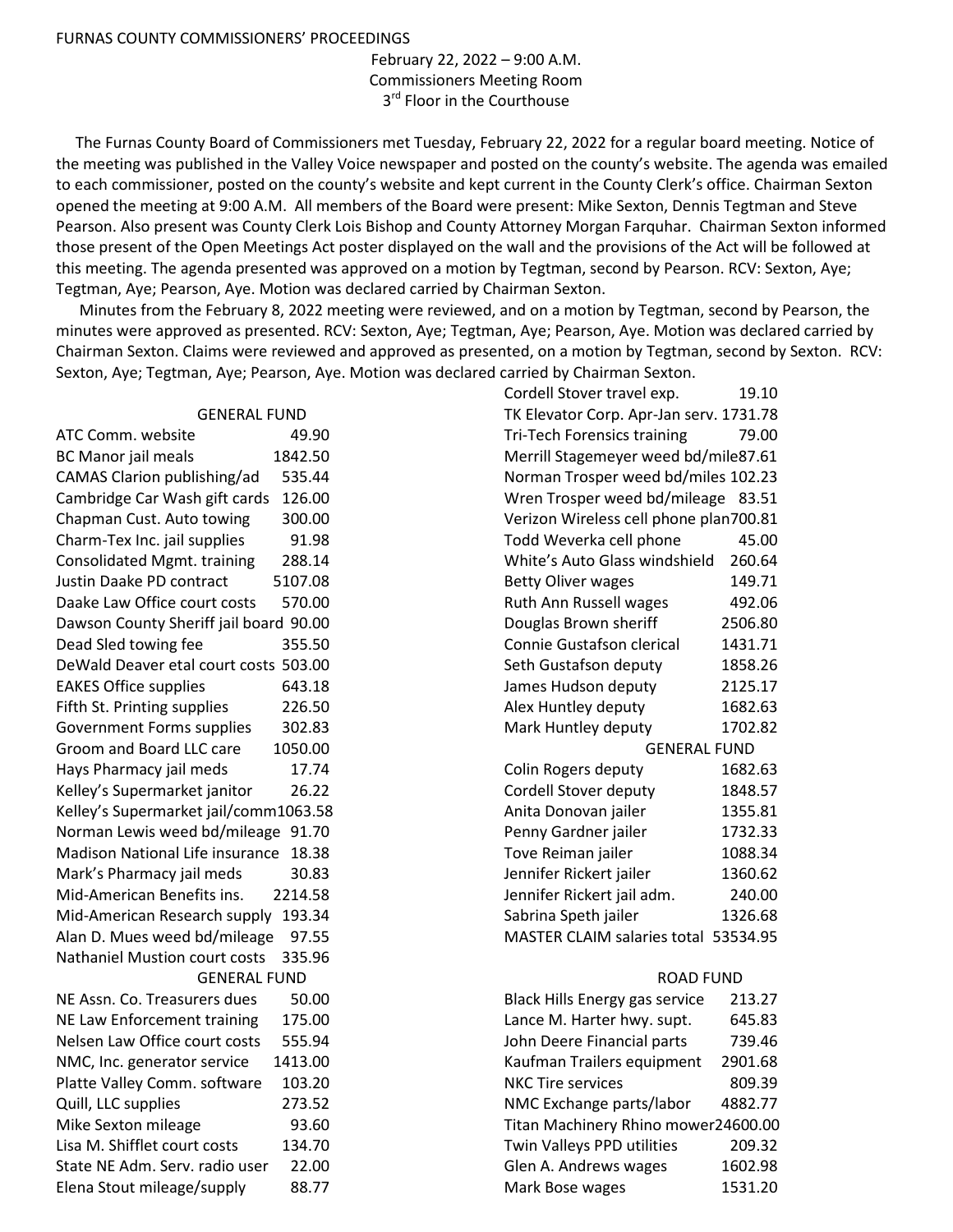| Furnas/Sheriff Aug'21 commissary          |  |  |
|-------------------------------------------|--|--|
| Profit<br>198.65                          |  |  |
| Furnas/Sheriff Sept.'21 commissary        |  |  |
| Supplies 333.65                           |  |  |
| Furnas/Sheriff Sept'21 commissary         |  |  |
| 102.85<br>Profit                          |  |  |
| Furnas/Sheriff Oct'21 commissary          |  |  |
| Supplies 690.58                           |  |  |
| Furnas/Sheriff Oct'21 commissary          |  |  |
| Profit<br>243.42                          |  |  |
| Furnas/Sheriff Nov'21 commissary          |  |  |
| Supplies 372.95                           |  |  |
| Furnas/Sheriff Nov'21 commissary          |  |  |
| 137.05<br>Profit                          |  |  |
| Furnas/Sheriff Dec'21 commissary          |  |  |
| 263.22<br><b>Supplies</b>                 |  |  |
| Furnas/Sheriff Dec'21 commissary          |  |  |
| Profit<br>112.52                          |  |  |
| <b>RECEIPTS</b>                           |  |  |
| Furnas Co. Sheriff Dec '21 VINS 300.00    |  |  |
| Furnas Co. Sheriff Dec '21 misc 225.14    |  |  |
| Furnas Co. Sheriff Dec '21 guns<br>95.00  |  |  |
| Furnas Co. Sheriff Dec '21towing388.00    |  |  |
| Furnas Co. Sheriff Dec.jail phone210.50   |  |  |
| Furnas Co.Sheriff Dec'21civil fee1038.42  |  |  |
| Furnas Co. Sheriff Jan '22 VINS 190.00    |  |  |
| Furnas Co. Sheriff Jan '22 misc<br>193.04 |  |  |
| Furnas Co. Sheriff Jan '22 guns<br>70.00  |  |  |
| Furnas Co. Sheriff Jan '22 work           |  |  |
| Release program3360.00                    |  |  |
| Furnas Co. Sheriff Jan. jail phone247.50  |  |  |
| Furnas/Sheriff Jan'22 commissary          |  |  |
| Supplies<br>445.25                        |  |  |
| Furnas/Sheriff Jan'22 commissary<br>78.75 |  |  |
| Profit                                    |  |  |

| Tim Jauken wages          | 1531.20 |
|---------------------------|---------|
| Robert Johansen wages     | 1531.20 |
| Marrlyn Juhl wages        | 1531.20 |
| Harold L. Linner JR wages | 1531.20 |
| <b>Justin Mowry wages</b> | 1531.20 |
| Tony Whipple wages        | 1531.20 |
| Tom White wages           | 1531.20 |
| Kyle Woodring wages       | 1531.20 |
| Eric J. Youngquist wages  | 1617.33 |
|                           |         |
| K-9 FUND                  |         |

| Ray Allen Mfg. supplies | 244.99 |
|-------------------------|--------|
|                         |        |

| 2910 REGULAR ACCOUNT   |       |
|------------------------|-------|
| Century Link 16% recur | 26.93 |

| 2913 SPECIAL ACCOUNT   |        |
|------------------------|--------|
| Century Link 84% recur | 141.40 |

## **RECEIPTS**

Furnas County Clerk fees/doc.6434.65 City/Beaver City contract law 3978.38 City/Cambridge contract law 4862.45 Village/Edison contract law 250.00 Village/Holbrook contract law 1326.13 Village/Oxford contract law 3978.38 Hometown Agency bond refund761.00 NACO refund registration fee 100.00 Fox Ins. refund Comm. bond 100.00 Kerri Williams 2 plat maps 53.26 Tiffany Burton filing fee/d court288.64 Dennis Tegtman filingfee comm. 251.69 Hillary K.Stevens filingfee/d.court288.64 Patrick Calkins filing fee/co.atty. 503.38 City/Arapahoe club liquor license350.00 Drew Cramer bldg. permit 50.00 Pinpoint Comm.  $911 - 4$ <sup>th</sup> qtr. 279.00 Frontier Comm. 911 fees 215.82 Hughes Network Systems 911 fees 3.00 Furnas/Sheriff June'21 commissary Supplies 136.71 Furnas/Sheriff June'21 commissary Profit 95.29 Furnas/Sheriff July '21 commissary Supplies 128.23 Furnas/Sheriff July '21 commissary Profit 76.22 Furnas/Sheriff Aug'21 commissary Supplies 247.32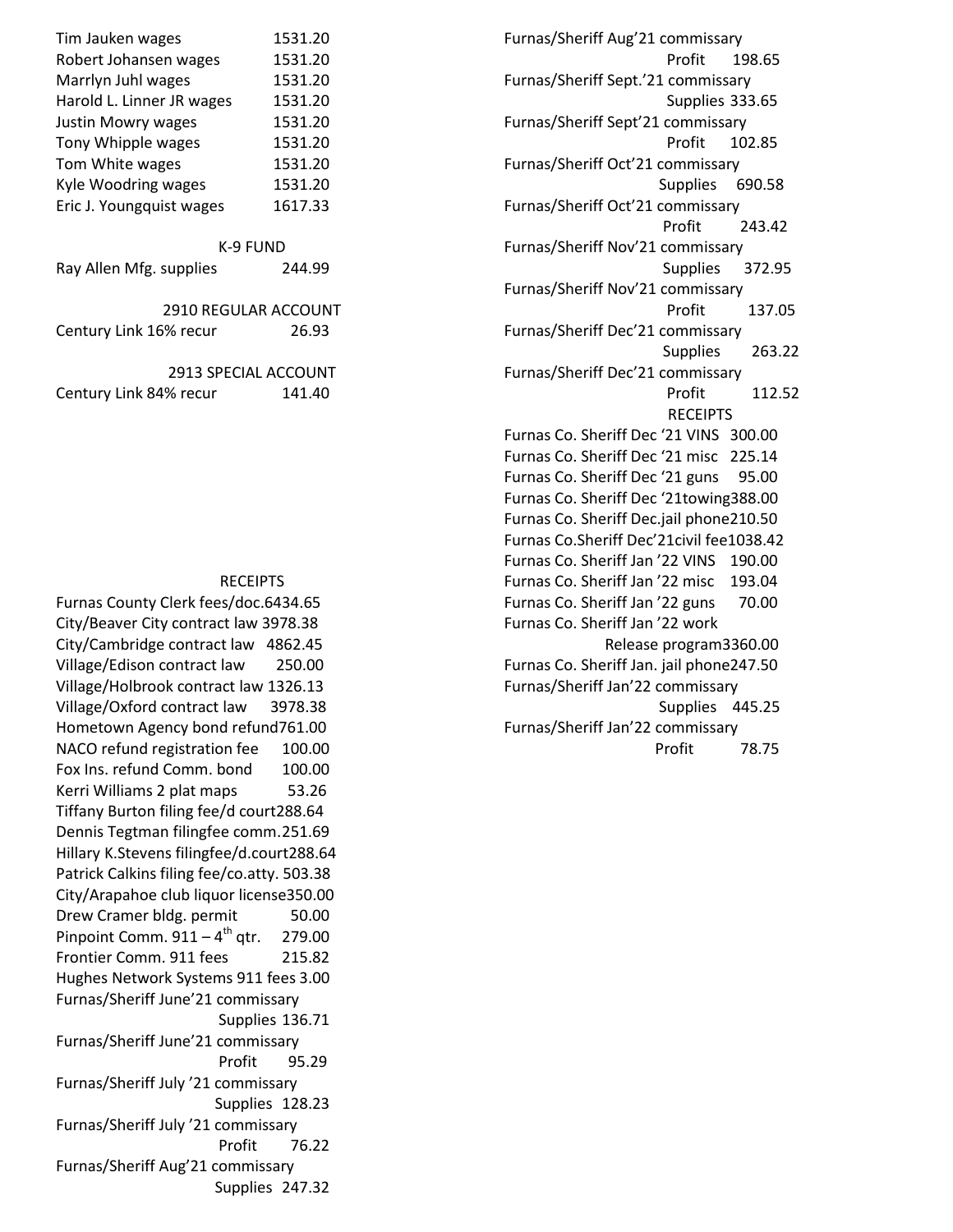The following reports and letters were received and placed on file: Treasurer's Revenue Listings Report for February; Sheriff's Office Revenue Report for January 2022 and Letter from NE Emergency Management Agency dated February 4, 2022.

 Roger Powell joined the meeting at 10:00. He discussed the letter from the State Emergency Management Agency dated February 4, 2022. He also discussed the road sign inventory sheets and meeting with the road crews on how to use them; the state EM poster contest and the changeover of county telephones to Pinpoint.

The Board discussed the 2022 Sourcewell contract for the purchase of a maintainer.

 Morgan Farquhar, County Attorney, discussed his appointment to District Court Judge in the Tenth Judicial District. No resignation date is set.

 Farquhar discussed the Public Defender Renewal Contract. Motion by Tegtman, second by Pearson to approve the contract for the term of July 1, 2022 ending June 30, 2026 for \$63,000 with a 3% annual increase. RCV: Sexton, Aye; Tegtman, Aye; Pearson, Aye. Motion was declared carried by Chairman Sexton.

 Morgan presented the Interlocal Agreement with Wilsonville for ninety-nine-year lease of property. Motion by Pearson, second by Tegtman to sign the Agreement as presented. RCV: Sexton, Aye; Tegtman, Aye; Pearson, Aye. Motion was declared carried by Chairman Sexton.

 The Board discussed obtaining credit cards through Banner Capital Bank. Motion by Pearson, second by Tegtman to approve the County Clerk to obtain the credit cards with the following limits: Furnas County Clerk, \$10,000; Furnas County Sheriff, \$2,000; and Furnas County Roads, \$2,000. Furnas County Attorney will prepare a policy for the use of the cards. RCV: Sexton, Aye; Tegtman, Aye; Pearson, Aye. Motion was declared carried by Chairman Sexton.

 J.F. Hoffman joined the meeting at 10:25 to discuss concerns of Road 422 between Hwy 6/34 and Road 724. Steve Pearson stated the core boring is to be done on March 14, 2022. Roger Powell, EM was called back in to discuss ordering and placing of Road Closed to Local Traffic only and maximum width signs for that area.

 There was no further business before the Board. Chairman Sexton adjourned the meeting at 12:15 P.M. The next regular board meeting will be held on Tuesday, March 8, 2022 at 9:00 A.M or subject to call.

> \_\_\_\_\_\_s/Mike Sexton\_\_\_\_\_\_\_\_\_\_\_\_\_\_\_\_ Mike Sexton, Chairman of the Board

\_\_\_\_\_\_\_s/Lois E. Bishop\_\_\_\_\_\_\_\_\_\_\_\_\_\_\_\_\_\_\_\_\_\_\_\_\_\_\_ ATTEST: Lois E. Bishop, County Clerk